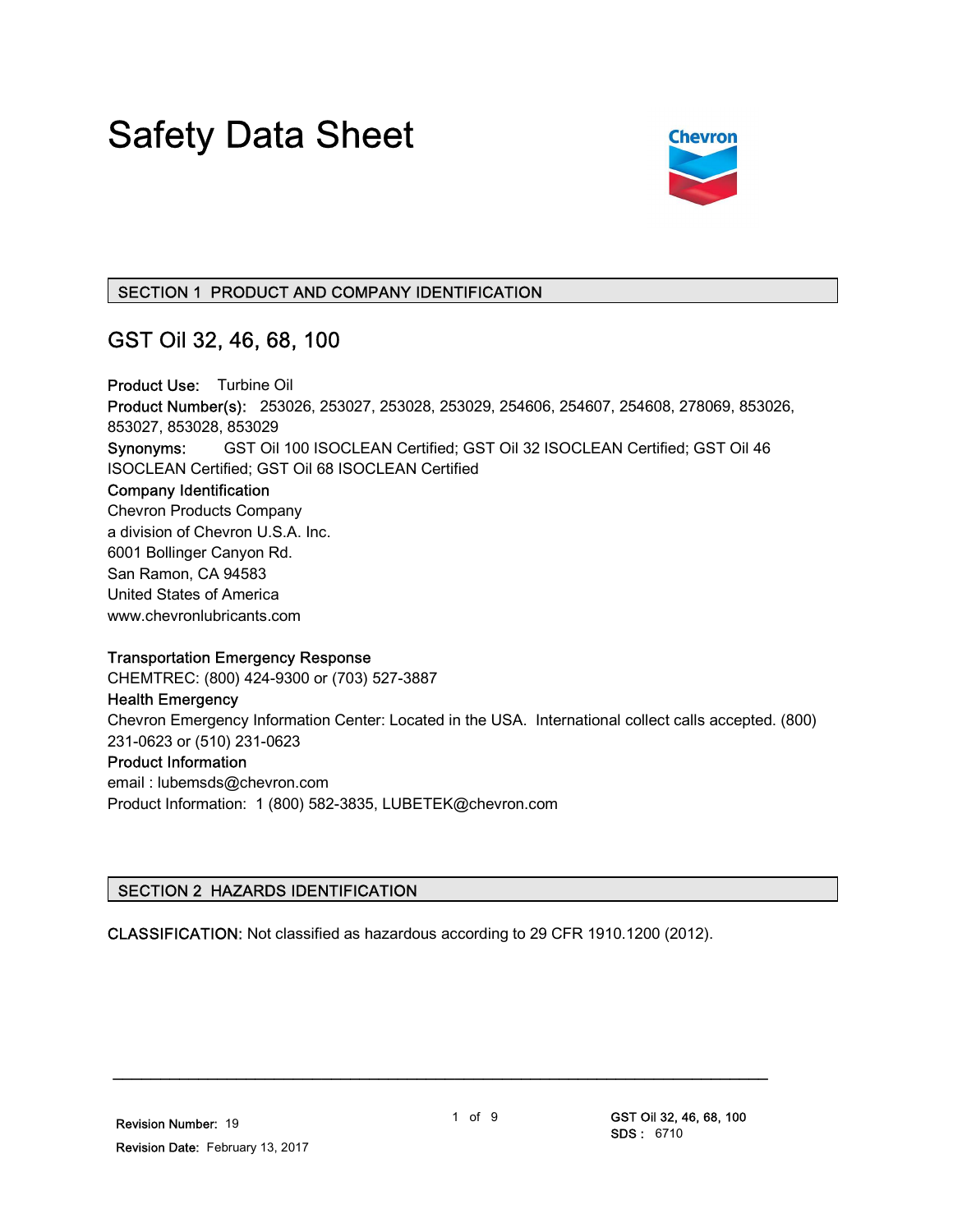#### HAZARDS NOT OTHERWISE CLASSIFIED: Not Applicable

#### SECTION 3 COMPOSITION/ INFORMATION ON INGREDIENTS

| <b>COMPONENTS</b>                      | <b>CAS NUMBER</b> | I AMOUNT        |
|----------------------------------------|-------------------|-----------------|
| Highly refined mineral oil (C15 - C50) | Mixture           | 70 - 99 %weight |

#### SECTION 4 FIRST AID MEASURES

#### Description of first aid measures

Eye: No specific first aid measures are required. As a precaution, remove contact lenses, if worn, and flush eyes with water.

Skin: No specific first aid measures are required. As a precaution, remove clothing and shoes if contaminated. To remove the material from skin, use soap and water. Discard contaminated clothing and shoes or thoroughly clean before reuse.

Ingestion: No specific first aid measures are required. Do not induce vomiting. As a precaution, get medical advice.

Inhalation: No specific first aid measures are required. If exposed to excessive levels of material in the air, move the exposed person to fresh air. Get medical attention if coughing or respiratory discomfort occurs.

#### Most important symptoms and effects, both acute and delayed IMMEDIATE HEALTH EFFECTS

Eye: Not expected to cause prolonged or significant eye irritation.

Skin: Contact with the skin is not expected to cause prolonged or significant irritation. Contact with the skin is not expected to cause an allergic skin response. Not expected to be harmful to internal organs if absorbed through the skin. High-Pressure Equipment Information: Accidental high-velocity injection under the skin of materials of this type may result in serious injury. Seek medical attention at once should an accident like this occur. The initial wound at the injection site may not appear to be serious at first; but, if left untreated, could result in disfigurement or amputation of the affected part.

#### Ingestion: Not expected to be harmful if swallowed.

Inhalation: Not expected to be harmful if inhaled. Contains a petroleum-based mineral oil. May cause respiratory irritation or other pulmonary effects following prolonged or repeated inhalation of oil mist at airborne levels above the recommended mineral oil mist exposure limit. Symptoms of respiratory irritation may include coughing and difficulty breathing.

#### DELAYED OR OTHER HEALTH EFFECTS: Not classified

#### Indication of any immediate medical attention and special treatment needed

Note to Physicians: In an accident involving high-pressure equipment, this product may be injected under the skin. Such an accident may result in a small, sometimes bloodless, puncture wound. However,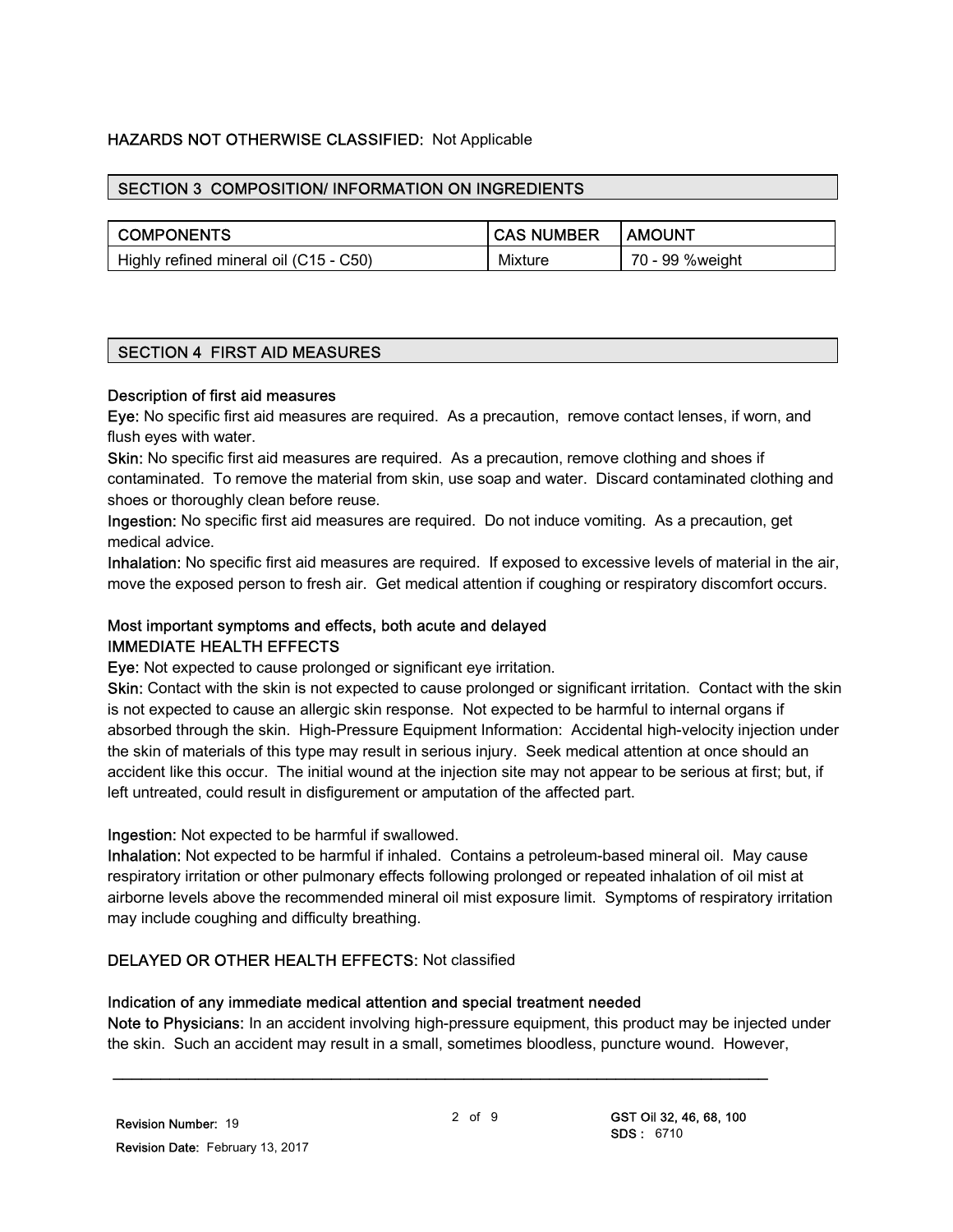because of its driving force, material injected into a fingertip can be deposited into the palm of the hand. Within 24 hours, there is usually a great deal of swelling, discoloration, and intense throbbing pain. Immediate treatment at a surgical emergency center is recommended.

#### SECTION 5 FIRE FIGHTING MEASURES

EXTINGUISHING MEDIA: Use water fog, foam, dry chemical or carbon dioxide (CO2) to extinguish flames.

Unusual Fire Hazards: Leaks/ruptures in high pressure system using materials of this type can create a fire hazard when in the vicinity of ignition sources (eg. open flame, pilot lights, sparks, or electric arcs).

#### PROTECTION OF FIRE FIGHTERS:

Fire Fighting Instructions: This material will burn although it is not easily ignited. See Section 7 for proper handling and storage. For fires involving this material, do not enter any enclosed or confined fire space without proper protective equipment, including self-contained breathing apparatus.

Combustion Products: Highly dependent on combustion conditions. A complex mixture of airborne solids, liquids, and gases including carbon monoxide, carbon dioxide, and unidentified organic compounds will be evolved when this material undergoes combustion.

#### SECTION 6 ACCIDENTAL RELEASE MEASURES

Protective Measures: Eliminate all sources of ignition in vicinity of spilled material.

Spill Management: Stop the source of the release if you can do it without risk. Contain release to prevent further contamination of soil, surface water or groundwater. Clean up spill as soon as possible, observing precautions in Exposure Controls/Personal Protection. Use appropriate techniques such as applying non-combustible absorbent materials or pumping. Where feasible and appropriate, remove contaminated soil. Place contaminated materials in disposable containers and dispose of in a manner consistent with applicable regulations.

Reporting: Report spills to local authorities and/or the U.S. Coast Guard's National Response Center at (800) 424-8802 as appropriate or required.

#### SECTION 7 HANDLING AND STORAGE

General Handling Information: Avoid contaminating soil or releasing this material into sewage and drainage systems and bodies of water.

Precautionary Measures: DO NOT USE IN HIGH PRESSURE SYSTEMS in the vicinity of flames, sparks and hot surfaces. Use only in well ventilated areas. Keep container closed.

Static Hazard: Electrostatic charge may accumulate and create a hazardous condition when handling this material. To minimize this hazard, bonding and grounding may be necessary but may not, by themselves, be sufficient. Review all operations which have the potential of generating and accumulating an electrostatic charge and/or a flammable atmosphere (including tank and container filling, splash filling, tank cleaning, sampling, gauging, switch loading, filtering, mixing, agitation, and vacuum truck operations) and use appropriate mitigating procedures.

Container Warnings: Container is not designed to contain pressure. Do not use pressure to empty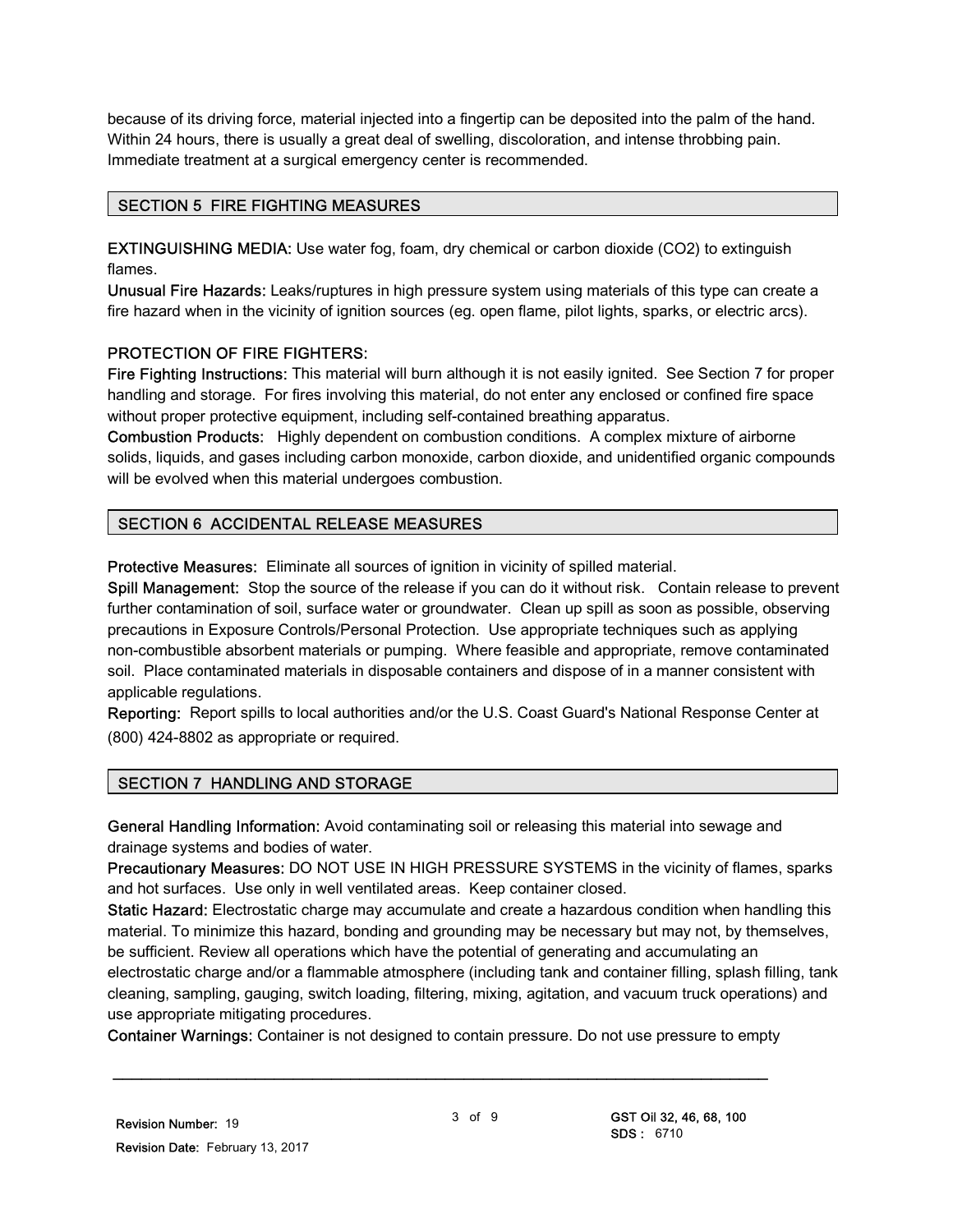container or it may rupture with explosive force. Empty containers retain product residue (solid, liquid, and/or vapor) and can be dangerous. Do not pressurize, cut, weld, braze, solder, drill, grind, or expose such containers to heat, flame, sparks, static electricity, or other sources of ignition. They may explode and cause injury or death. Empty containers should be completely drained, properly closed, and promptly returned to a drum reconditioner or disposed of properly.

#### SECTION 8 EXPOSURE CONTROLS/PERSONAL PROTECTION

#### GENERAL CONSIDERATIONS:

Consider the potential hazards of this material (see Section 2), applicable exposure limits, job activities, and other substances in the work place when designing engineering controls and selecting personal protective equipment. If engineering controls or work practices are not adequate to prevent exposure to harmful levels of this material, the personal protective equipment listed below is recommended. The user should read and understand all instructions and limitations supplied with the equipment since protection is usually provided for a limited time or under certain circumstances.

#### ENGINEERING CONTROLS:

Use in a well-ventilated area.

#### PERSONAL PROTECTIVE EQUIPMENT

Eye/Face Protection: No special eye protection is normally required. Where splashing is possible, wear safety glasses with side shields as a good safety practice.

Skin Protection: No special protective clothing is normally required. Where splashing is possible, select protective clothing depending on operations conducted, physical requirements and other substances in the workplace. Suggested materials for protective gloves include: 4H (PE/EVAL), Nitrile Rubber, Silver Shield, Viton.

Respiratory Protection: No respiratory protection is normally required.

If user operations generate an oil mist, determine if airborne concentrations are below the occupational exposure limit for mineral oil mist. If not, wear an approved respirator that provides adequate protection from the measured concentrations of this material. For air-purifying respirators use a particulate cartridge. Use a positive pressure air-supplying respirator in circumstances where air-purifying respirators may not provide adequate protection.

#### Occupational Exposure Limits:

| Component                                | Agency       | <b>TWA</b>          | <b>STEL</b> | Ceiling | <b>Notation</b> |
|------------------------------------------|--------------|---------------------|-------------|---------|-----------------|
| Highly refined mineral oil (C15 -<br>C50 | <b>ACGIH</b> | $5 \text{ mg/m}$    | 10 mg/m $3$ | --      | --              |
| Highly refined mineral oil (C15 -<br>C50 | OSHA Z-1     | $5 \,\mathrm{mg/m}$ | --          |         | --              |

Consult local authorities for appropriate values.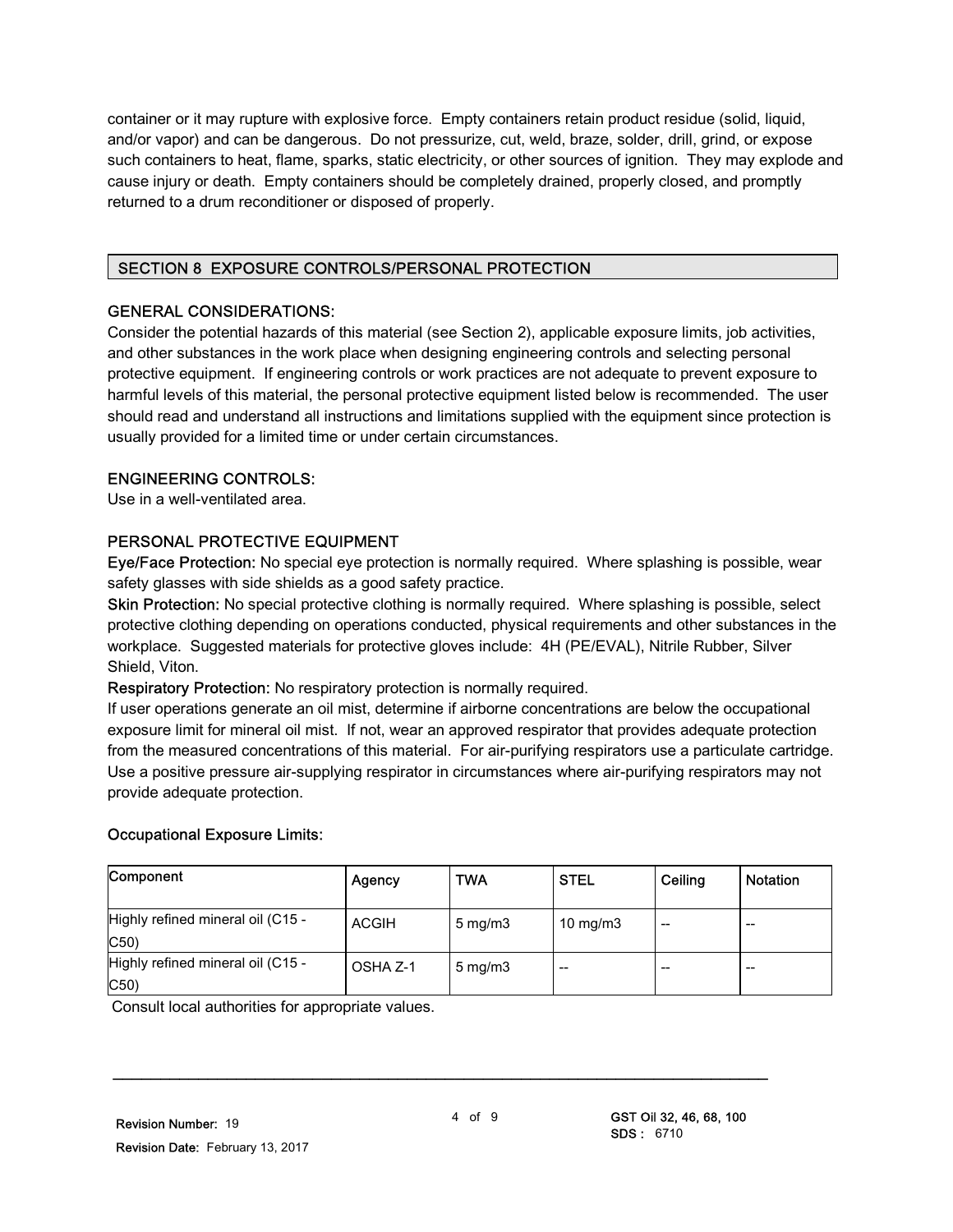#### SECTION 9 PHYSICAL AND CHEMICAL PROPERTIES

Attention: the data below are typical values and do not constitute a specification.

Color: Colorless to yellow Physical State: Liquid Odor: Petroleum odor Odor Threshold: No data available pH: Not Applicable Vapor Pressure: < $0.01$  mmHg @ 37.8 °C (100 °F) Vapor Density (Air = 1):  $>1$ Initial Boiling Point: 315°C (599°F) Solubility: Soluble in hydrocarbons; insoluble in water Freezing Point: Not Applicable Melting Point: No data available Specific Gravity: 0.86 - 0.87 @ 15.6°C (60.1°F) **Density:** 0.86 kg/l @ 15.6°C (60.1°F) Minimum Viscosity: 28.80 mm2/s - 100 mm2/s @ 40°C (104°F) Coefficient of Therm. Expansion / °F: No data available Evaporation Rate: No data available Decomposition temperature: No data available Octanol/Water Partition Coefficient: No data available

#### FLAMMABLE PROPERTIES:

Flammability (solid, gas): No Data Available

Flashpoint: (Cleveland Open Cup) 190 °C (374 °F) Minimum Autoignition: No data available

Flammability (Explosive) Limits (% by volume in air): Lower: Not Applicable Upper: Not Applicable

#### SECTION 10 STABILITY AND REACTIVITY

Reactivity: May react with strong acids or strong oxidizing agents, such as chlorates, nitrates, peroxides, etc.

Chemical Stability: This material is considered stable under normal ambient and anticipated storage and handling conditions of temperature and pressure.

Incompatibility With Other Materials: Not applicable

Hazardous Decomposition Products: None known (None expected)

Hazardous Polymerization: Hazardous polymerization will not occur.

#### SECTION 11 TOXICOLOGICAL INFORMATION

#### Information on toxicological effects

Serious Eye Damage/Irritation: The eye irritation hazard is based on evaluation of data for product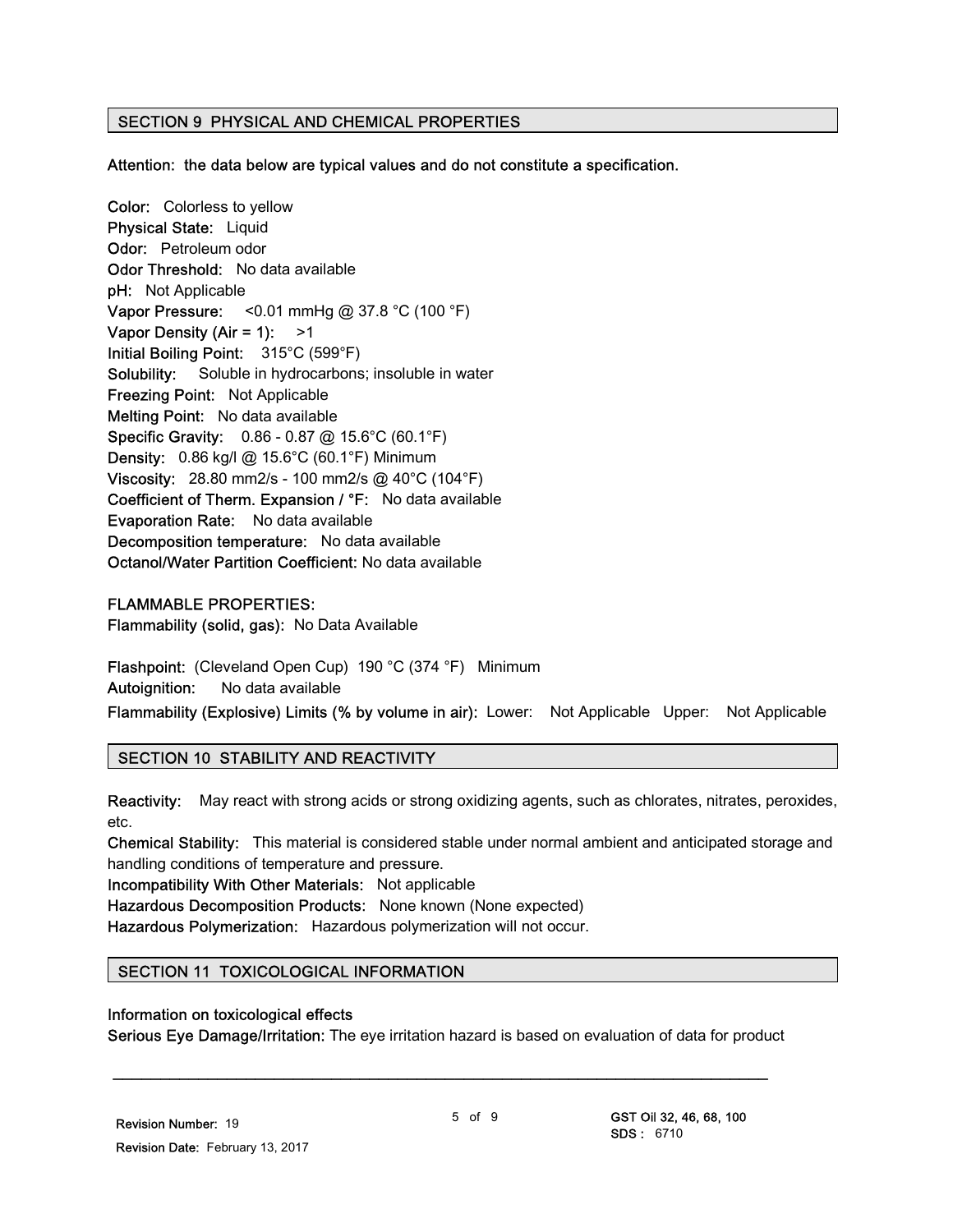components.

Skin Corrosion/Irritation: The skin irritation hazard is based on evaluation of data for product components.

Skin Sensitization: The skin sensitization hazard is based on evaluation of data for product components.

Acute Dermal Toxicity: The acute dermal toxicity hazard is based on evaluation of data for product components.

Acute Oral Toxicity: The acute oral toxicity hazard is based on evaluation of data for product components.

Acute Inhalation Toxicity: The acute inhalation toxicity hazard is based on evaluation of data for product components. Acute Toxicity Estimate: Not Determined

Germ Cell Mutagenicity: The hazard evaluation is based on data for components or a similar material.

Carcinogenicity: The hazard evaluation is based on data for components or a similar material.

Reproductive Toxicity: The hazard evaluation is based on data for components or a similar material.

Specific Target Organ Toxicity - Single Exposure: The hazard evaluation is based on data for components or a similar material.

Specific Target Organ Toxicity - Repeated Exposure: The hazard evaluation is based on data for components or a similar material.

#### ADDITIONAL TOXICOLOGY INFORMATION:

 This product contains petroleum base oils which may be refined by various processes including severe solvent extraction, severe hydrocracking, or severe hydrotreating. None of the oils requires a cancer warning under the OSHA Hazard Communication Standard (29 CFR 1910.1200). These oils have not been listed in the National Toxicology Program (NTP) Annual Report nor have they been classified by the International Agency for Research on Cancer (IARC) as; carcinogenic to humans (Group 1), probably carcinogenic to humans (Group 2A), or possibly carcinogenic to humans (Group 2B).

 These oils have not been classified by the American Conference of Governmental Industrial Hygienists (ACGIH) as: confirmed human carcinogen (A1), suspected human carcinogen (A2), or confirmed animal carcinogen with unknown relevance to humans (A3).

#### SECTION 12 ECOLOGICAL INFORMATION

#### **ECOTOXICITY**

This material is not expected to be harmful to aquatic organisms.

The product has not been tested. The statement has been derived from the properties of the individual components.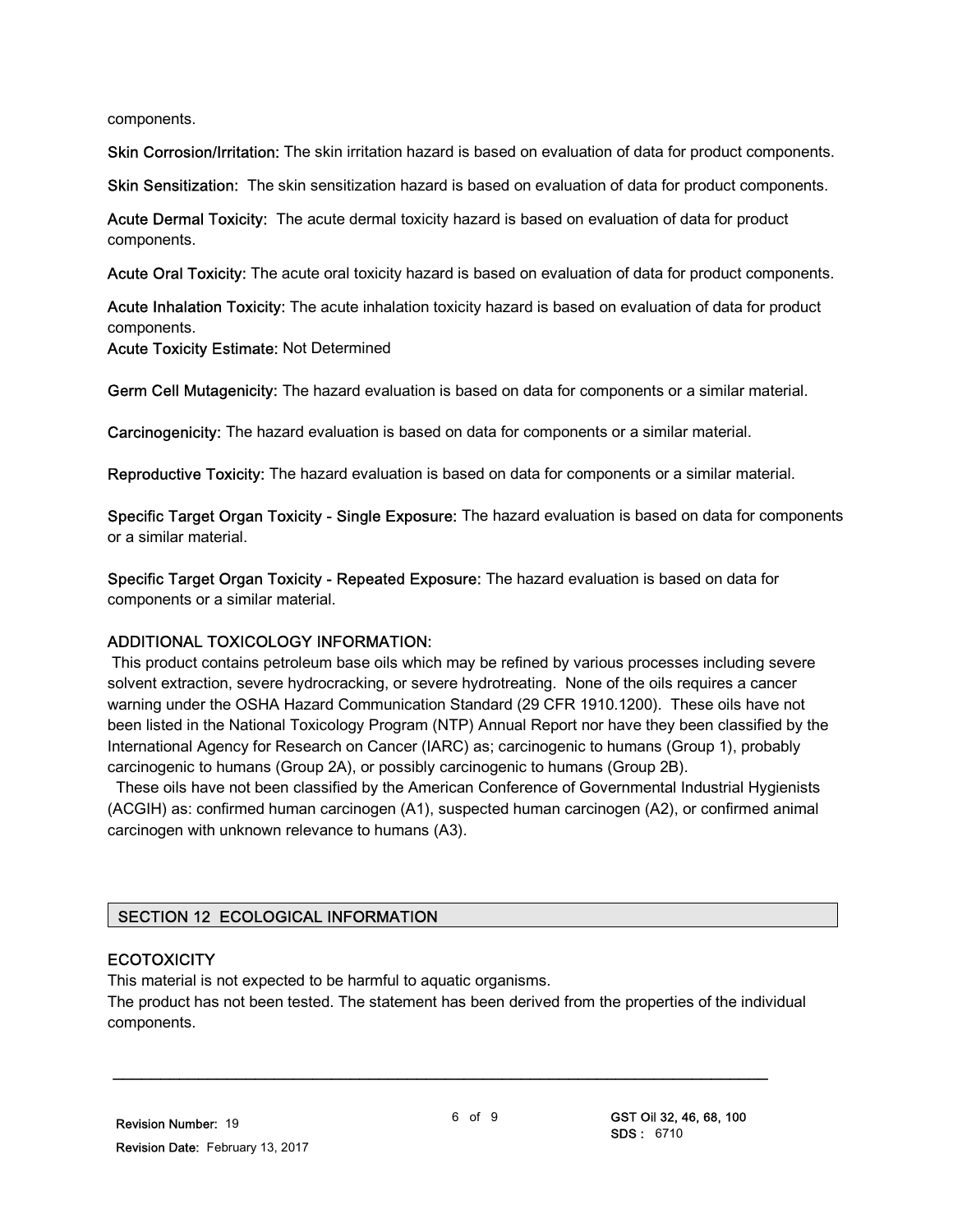#### **MOBILITY**

No data available.

#### PERSISTENCE AND DEGRADABILITY

This material is not expected to be readily biodegradable. The biodegradability of this material is based on an evaluation of data for the components or a similar material.

The product has not been tested. The statement has been derived from the properties of the individual components.

#### POTENTIAL TO BIOACCUMULATE

Bioconcentration Factor: No data available. Octanol/Water Partition Coefficient: No data available

#### SECTION 13 DISPOSAL CONSIDERATIONS

Use material for its intended purpose or recycle if possible. Oil collection services are available for used oil recycling or disposal. Place contaminated materials in containers and dispose of in a manner consistent with applicable regulations. Contact your sales representative or local environmental or health authorities for approved disposal or recycling methods.

#### SECTION 14 TRANSPORT INFORMATION

The description shown may not apply to all shipping situations. Consult 49CFR, or appropriate Dangerous Goods Regulations, for additional description requirements (e.g., technical name) and mode-specific or quantity-specific shipping requirements.

DOT Shipping Description: NOT REGULATED AS A HAZARDOUS MATERIAL UNDER 49 CFR

IMO/IMDG Shipping Description: NOT REGULATED AS DANGEROUS GOODS FOR TRANSPORT UNDER THE IMDG CODE

ICAO/IATA Shipping Description: NOT REGULATED AS DANGEROUS GOODS FOR TRANSPORT UNDER ICAO

#### Transport in bulk according to Annex II of MARPOL 73/78 and the IBC code: Not applicable

| <b>SECTION 15 REGULATORY INFORMATION</b> |  |                                                                                              |                   |  |
|------------------------------------------|--|----------------------------------------------------------------------------------------------|-------------------|--|
| EPCRA 311/312 CATEGORIES:                |  | Immediate (Acute) Health Effects:<br>2. Delayed (Chronic) Health Effects:<br>3. Fire Hazard: | NO.<br>NO.<br>NO. |  |
|                                          |  |                                                                                              |                   |  |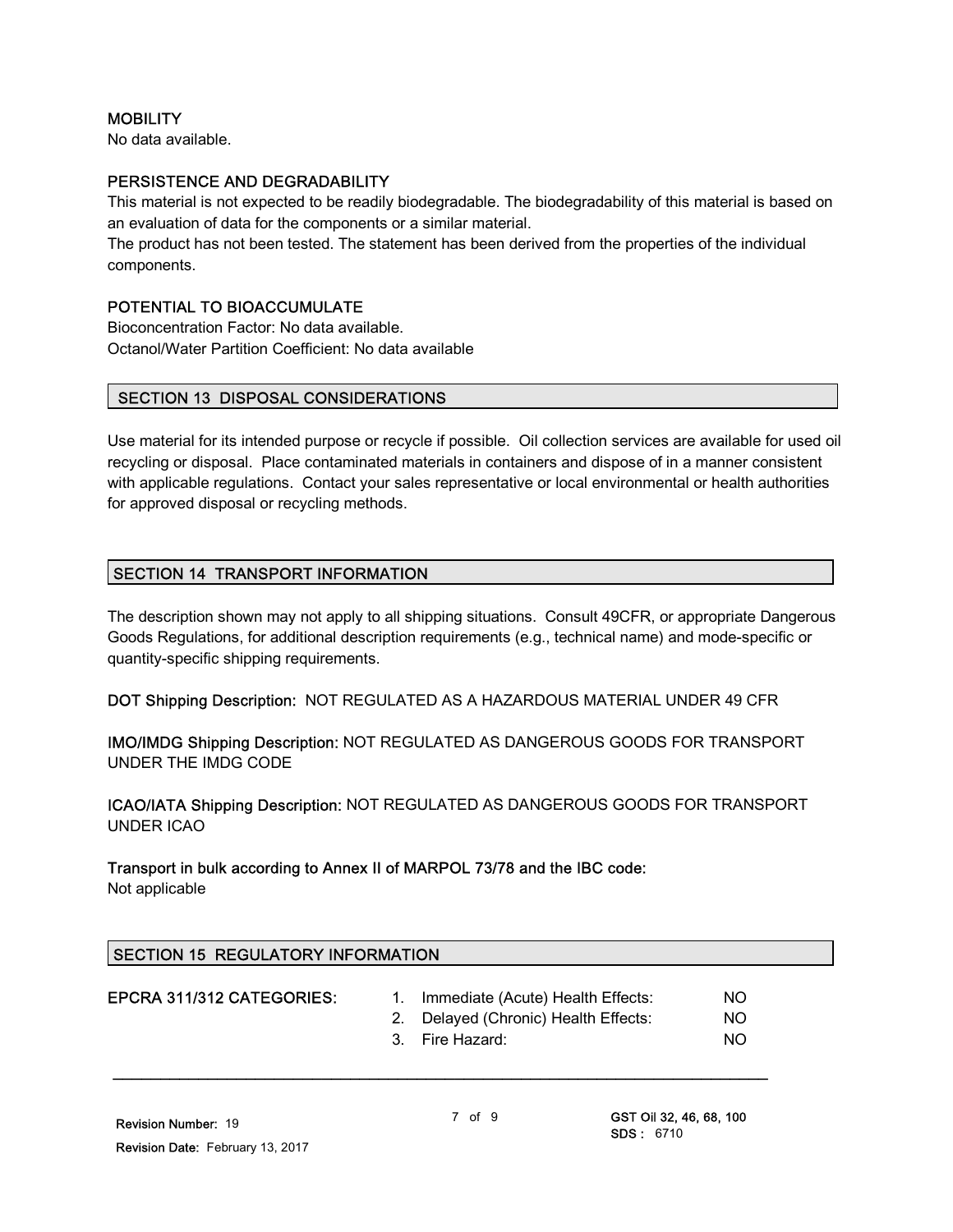#### 4. Sudden Release of Pressure Hazard: NO

5. Reactivity Hazard: NO

REGULATORY LISTS SEARCHED:

| 01-1=IARC Group 1   | 03=EPCRA 313         |
|---------------------|----------------------|
| 01-2A=IARC Group 2A | 04=CA Proposition 65 |
| 01-2B=IARC Group 2B | 05=MA RTK            |
| 02=NTP Carcinogen   | 06=NJ RTK            |
|                     | 07=PA RTK            |

No components of this material were found on the regulatory lists above.

#### CHEMICAL INVENTORIES:

All components comply with the following chemical inventory requirements: AICS (Australia), DSL (Canada), IECSC (China), KECI (Korea), PICCS (Philippines), TCSI (Taiwan), TSCA (United States).

One or more components is listed on ELINCS (European Union). Secondary notification by the importer may be required. All other components are listed or exempted from listing on EINECS.

One or more components does not comply with the following chemical inventory requirements: ENCS (Japan).

#### NEW JERSEY RTK CLASSIFICATION:

Under the New Jersey Right-to-Know Act L. 1983 Chapter 315 N.J.S.A. 34:5A-1 et. seq., the product is to be identified as follows: PETROLEUM OIL (Lubricating oil)

#### SECTION 16 OTHER INFORMATION

NFPA RATINGS: Health: 0 Flammability: 1 Reactivity: 0

HMIS RATINGS: Health: 0 Flammability: 1 Reactivity: 0 (0-Least, 1-Slight, 2-Moderate, 3-High, 4-Extreme, PPE:- Personal Protection Equipment Index recommendation, \*- Chronic Effect Indicator). These values are obtained using the guidelines or published evaluations prepared by the National Fire Protection Association (NFPA) or the National Paint and Coating Association (for HMIS ratings).

#### REVISION STATEMENT:

SECTION 08 - Occupational Exposure Limit Table information was modified.

Revision Date: February 13, 2017